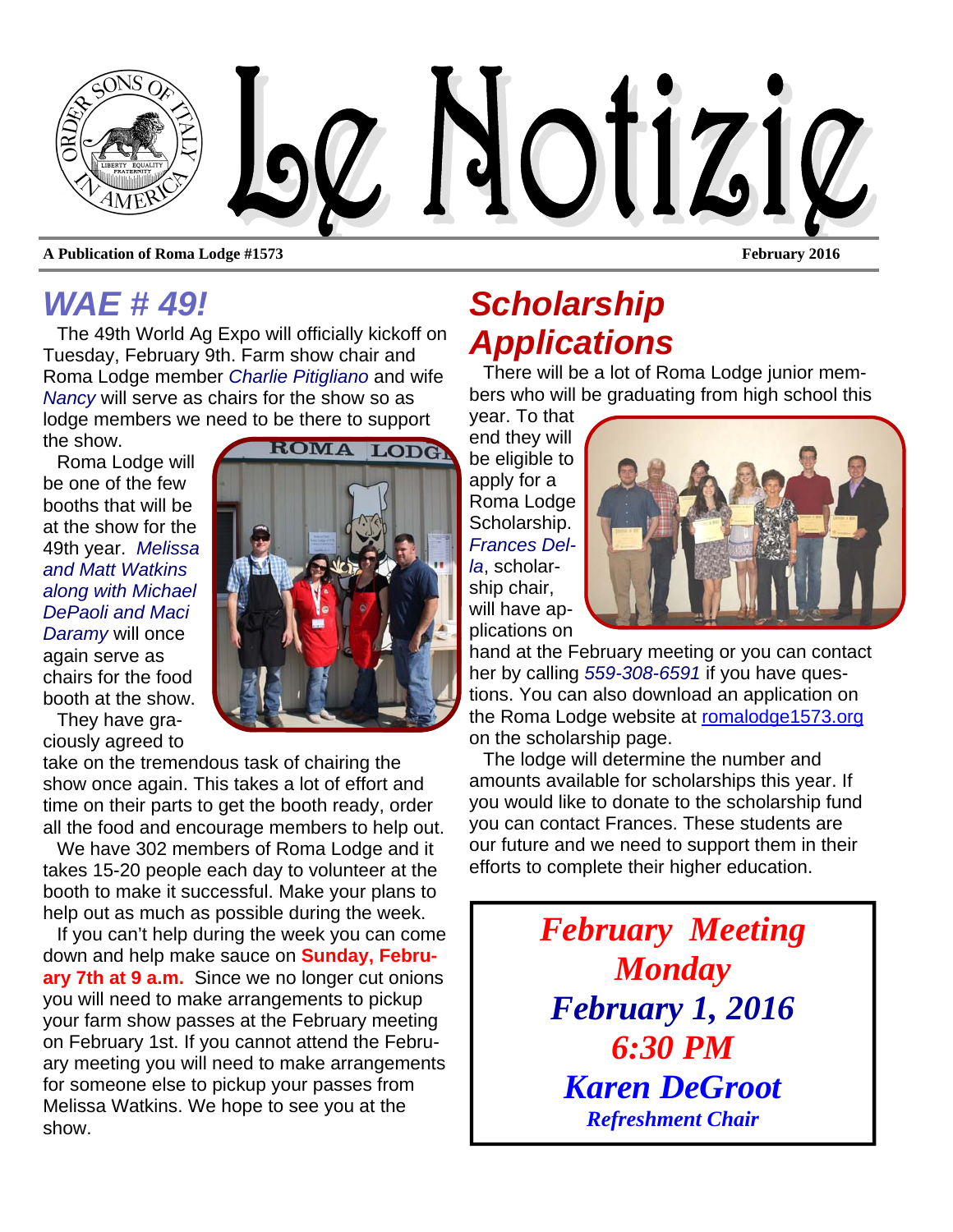# Will We Make 50? *Heralds Message*

**N** *symbolizes* Roma Lodge's participation in the World Ag Exbolizes Roma Lodge's participapo more than this picture of *Louis Clarot* cooking onions hour after hour, year after year at the lodges food booth.

Roma Lodge members bid their final tribute to Louis on a cold and rainy day, January 5th. As a former Farmer of the Year and dairyman for over 60 years he certainly would have welcomed the



rain to soak into the parched drought stricken San Joaquin Valley.

Louis was a member of our countries "Greatest Generation" serving our country during WWII surviving a plane crash in the Sea of Japan in 1946.

You could not find a more friendly person than Louie. He would tend to his duties of sautéing the onions for the sausage sandwiches at the farm show each year. He did so each and everyday with a smile on his face as he greeted farm show visitors who would pass him by and visit with him while he cooked onions. Roma Lodge has lost one of its 60 plus year members of the lodge. *Farewell Brother Louis Clarot.* 

W ith the passing of Louis Clarot the reality of losing another dedicated lodge member brings up the same old question we ask each and every year about whether or not Roma Lodge can continue reality of losing another dedicated lodge member brings up the same old question we ask each and every

to operate the booth at the World Ag Expo?

Thankfully we have some younger members who have stepped forward to chair the



booth again this year. However, it is a thankless, time consuming job that requires them to be away from jobs and family obligations for the entire week. It is no wonder that it is difficult to get members who can afford to chair the booth year after year. Many of our

dedicated members have done so and after one or two years or even longer can no longer do it. For many of our members who may have the time, they no longer have the energy to spend the countless hours at the

booth to serve as a chair.

Costs to operate the booth continue to rise as sales decline because of our poor location. The center of activity for the show continues to reside on the south greenbelt between the dairy pavilion and the Heritage Complex. There were years when the booth would



easily net \$8-\$10,000. Those profits have now been cut in half. One must question the return on investment of doing all the work we have done in the past for half of the profit.

Granted the lodge is a non-profit charitable organization and the money we make on the show does not make or break the organization. There is a social aspect in that it does provide members with an oppor-



tunity to come together and be part of the show. However, when it becomes more work than fun for a reduced return on investment may it is time to ask a new question. *So where do we go from here or will we make year 50?* 

Now, is not the time to answer these questions, however, we better continue to evaluate the lodge's involvement in the World Ag Expo.

*Regardless, we are committed to this year so we need everyone's help. Get your pass and show up as often and long as you can. It is always better to have too much help than not enough. See you at the show!*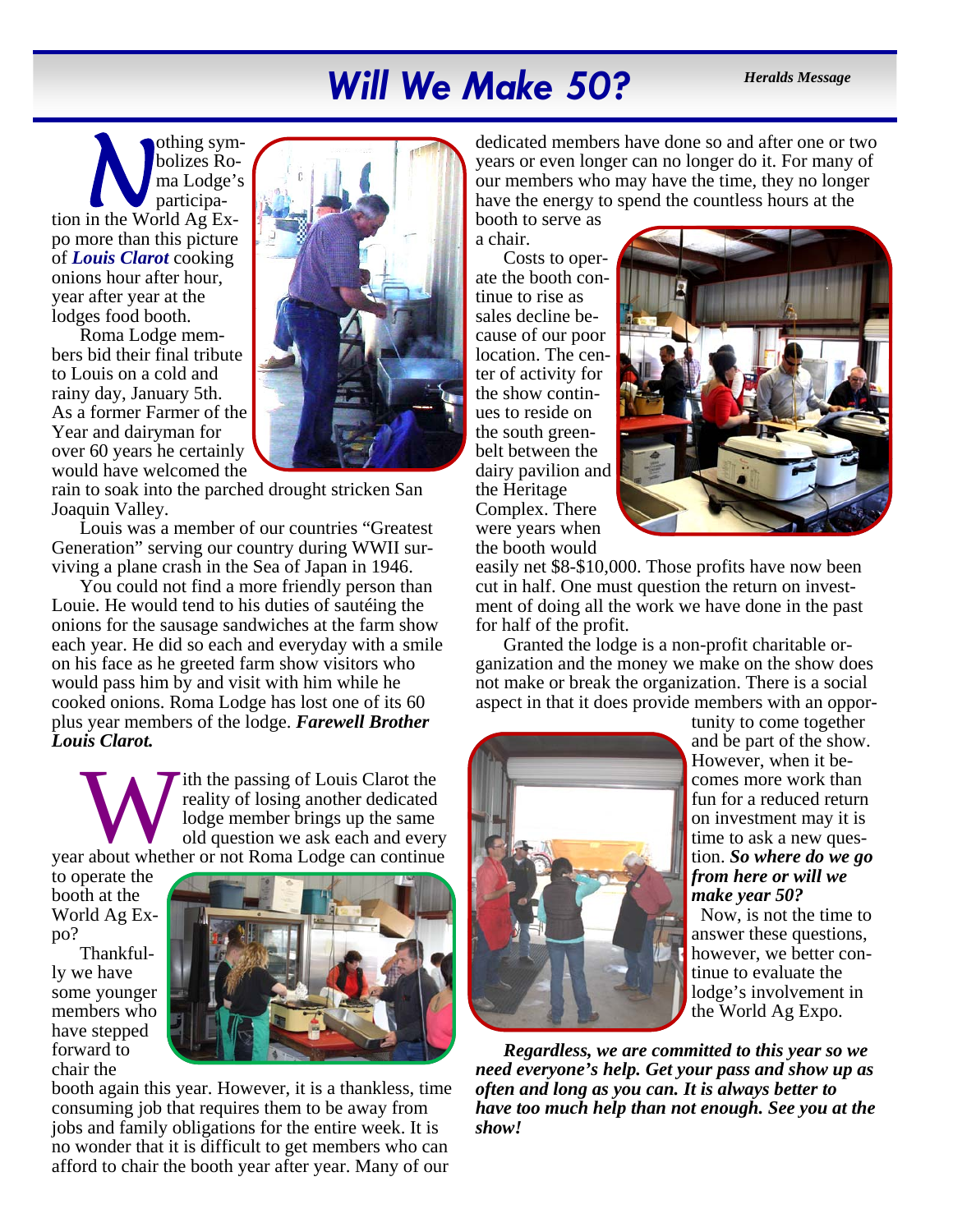## Members in the News!

*Nancy Pitigliano* was selected as the Tulare County Planning Commission chair. Nancy has served on the committee for several years and continues her great work in planning the future and direction of Tulare County growth.

*Darian Roeber*, granddaughter of lodge member *Sharon Barreto***,** was se-

lected first team All West Yosemite League for girls water polo. Darian was the MVP for



Hanford High and set the scoring record for the school.

*Anica Gentry,* was recognized by the McFarland School District for saving the life of a student who was choking while eating her lunch. Anica is a Transitional-Kindergarten teacher at *Browning Road Elementary*. This is the second time her quick actions have saved a child from choking to death.



*Trudi Briano* is heading up the new Valley Business Banking center in Woodlake.



*Ken Curti was featured in the statewide magazine Ag Alert on monitoring chill hours for tree crops such as almonds and pistachios.* 

## Sunshine News

Long time Roma Lodge mem-





ber *Nick Serafin* is recovering at Kaweah Delta Hospital after suffering a heart attack the day before Christmas. At this writing Nick is still in the intensive care cardio unit at the hospital. Our thoughts and prayers are with him and his family as

we hope he has a complete recovery.

# Queen's News!

Roma Lodge Queen, Gabrielle Benedetti continues to sell raffle tickets so if you have not gotten yours please see her at the February meeting.



Ticket sales are due to the Grand Lodge in early April so support our queen.

She will have another fundraiser as the lodge will put on two lunches for the Western Dairy Challenge event on Friday and Saturday, February 26th and 27th. Members will need to assist on both days. Details will be given at the February meeting on how you can help.

Continue to save your recyclable cans and bottles and bring them to the meeting as part of her fundraiser.

She will also be having a garage sale on *Saturday April 2nd.* Small items you would like to donate can be brought to the March meeting or delivered to Larry and Kathy Dutto's home at *1804 South Tamarack in Visalia on April 1st*. Support our queen by purchasing tickets, saving your cans and bottles, helping with the luncheons or donating items to the garage sale.